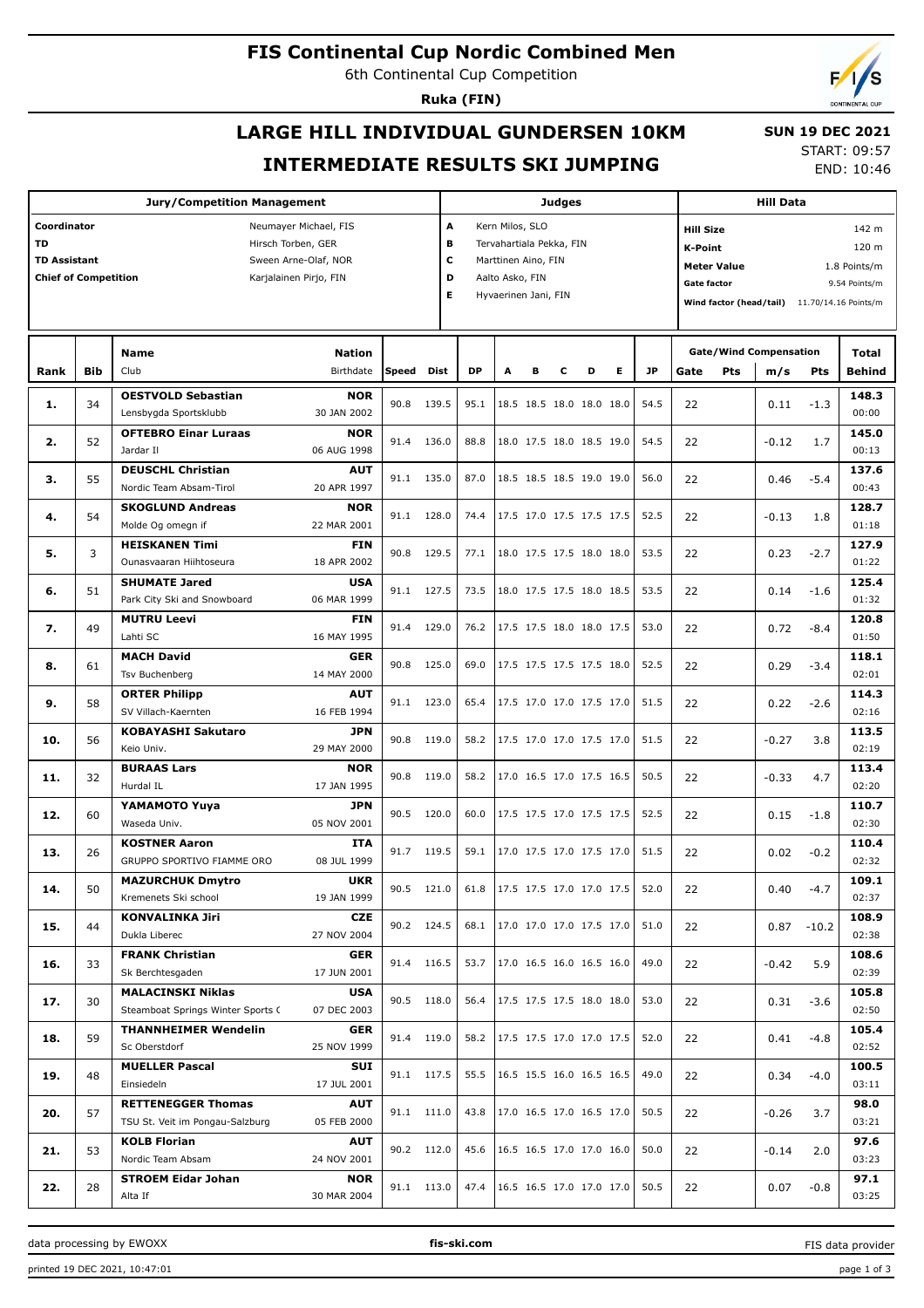# **FIS Continental Cup Nordic Combined Men**

6th Continental Cup Competition

**Ruka (FIN)**

# **LARGE HILL INDIVIDUAL GUNDERSEN 10KM**

### **SUN 19 DEC 2021** START: 09:57

## **INTERMEDIATE RESULTS SKI JUMPING**

END: 10:46

|      |                | <b>Name</b>                         |             |       |            |           |   |                          |   |   |   | <b>Gate/Wind Compensation</b> |             |         | Total  |        |
|------|----------------|-------------------------------------|-------------|-------|------------|-----------|---|--------------------------|---|---|---|-------------------------------|-------------|---------|--------|--------|
| Rank | <b>Bib</b>     | Club                                | Birthdate   | Speed | Dist       | <b>DP</b> | A | в                        | c | D | Е | <b>JP</b>                     | Gate<br>Pts | m/s     | Pts    | Behind |
|      |                | <b>LANGE Jakob</b>                  | <b>GER</b>  |       |            |           |   |                          |   |   |   |                               |             |         |        | 93.4   |
| 23.  | 62             | WSV Kiefersfelden                   | 05 AUG 1995 | 91.4  | 115.5      | 51.9      |   | 17.0 16.5 17.0 17.0 16.5 |   |   |   | 50.5                          | 22          | 0.77    | $-9.0$ | 03:40  |
|      |                | <b>PAEAEKKOENEN Jesse</b>           | <b>FIN</b>  |       |            |           |   |                          |   |   |   |                               |             |         |        | 91.3   |
| 24.  | 39             | Puijo Skiclub                       | 11 MAR 1999 |       | 91.1 114.5 | 50.1      |   | 17.0 16.0 16.0 17.0 16.5 |   |   |   | 49.5                          | 22          | 0.71    | $-8.3$ | 03:48  |
|      |                | <b>SIEGEMUND Nick</b>               | <b>GER</b>  |       |            |           |   |                          |   |   |   |                               |             |         |        | 87.4   |
| 25.  | 47             | Vsc Klingenthal                     | 12 AUG 2000 | 90.8  | 110.5      | 42.9      |   | 16.5 16.0 16.5 16.5 17.0 |   |   |   | 49.5                          | 22          | 0.43    | $-5.0$ | 04:04  |
|      |                | <b>MARIOTTI Domenico</b>            | <b>ITA</b>  |       |            |           |   |                          |   |   |   |                               |             |         |        | 87.0   |
| 26.  | 40             | C.S. ESERCITO                       | 09 OCT 2001 |       | 91.1 112.5 | 46.5      |   | 17.0 16.5 16.5 17.0 16.5 |   |   |   | 50.0                          | 22          | 0.81    | $-9.5$ | 04:05  |
|      |                | <b>SZCZECHOWICZ Andrzej</b>         | <b>POL</b>  |       |            |           |   |                          |   |   |   |                               |             |         |        | 84.6   |
| 27.  | 42             | Ts Wisla zakopane                   | 14 SEP 2000 | 90.8  | 109.5      | 41.1      |   | 16.5 16.5 16.5 16.5 16.5 |   |   |   | 49.5                          | 22          | 0.51    | $-6.0$ | 04:15  |
|      |                | <b>HAFNER Fabian</b>                | AUT         |       |            |           |   |                          |   |   |   |                               |             |         |        | 84.2   |
| 28.  | 46             | SV Villach                          | 19 JAN 2001 | 91.1  | 106.0      | 34.8      |   | 16.5 16.0 16.5 16.5 16.5 |   |   |   | 49.5                          | 22          | 0.01    | $-0.1$ | 04:16  |
|      |                | <b>MERILAINEN Eelis</b>             | <b>FIN</b>  |       |            |           |   |                          |   |   |   |                               |             |         |        | 83.4   |
| 29.  | $\mathbf{1}$   | Jyvaskylan Hiihtoseura              | 17 APR 2004 | 90.5  | 110.5      | 42.9      |   | 16.5 16.0 16.5 16.5 16.5 |   |   |   | 49.5                          | 22          | 0.77    | $-9.0$ | 04:20  |
|      |                | <b>SOMMERFELDT Tristan</b>          | <b>GER</b>  |       |            |           |   |                          |   |   |   |                               |             |         |        | 82.2   |
| 30.  | 22             | Wsc Erzgebirge oberwiesenthal       | 16 DEC 2004 | 91.1  | 106.5      | 35.7      |   | 16.0 16.0 16.0 16.0 16.5 |   |   |   | 48.0                          | 22          | 0.13    | $-1.5$ | 04:24  |
|      |                | <b>MICHAUD Tom</b>                  | <b>FRA</b>  |       |            |           |   |                          |   |   |   |                               |             |         |        | 79.7   |
| 31.  | 11             | Union Sportive lamoura              | 11 NOV 2001 | 90.5  | 104.5      | 32.1      |   | 16.5 16.0 16.0 16.0 16.0 |   |   |   | 48.0                          | 22          | 0.03    | $-0.4$ | 04:34  |
|      |                | <b>GOOD Jasper</b>                  | <b>USA</b>  |       |            |           |   |                          |   |   |   |                               |             |         |        | 78.0   |
| 32.  | 17             | Steamboat Springs Winter Sports C   | 10 MAY 1996 | 91.4  | 102.0      | 27.6      |   | 16.0 16.5 16.5 16.5 16.0 |   |   |   | 49.0                          | 22          | $-0.10$ | 1.4    | 04:41  |
|      |                | <b>SCHULA Pepe</b>                  | <b>GER</b>  |       |            |           |   |                          |   |   |   |                               |             |         |        | 78.0   |
| 32.  | 10             | Ssv Geyer                           | 28 APR 2003 | 91.1  | 106.5      | 35.7      |   | 16.0 16.0 16.0 15.5 16.0 |   |   |   | 48.0                          | 22          | 0.49    | $-5.7$ | 04:41  |
|      |                | <b>ANDREWS Grant</b>                | <b>USA</b>  |       |            |           |   |                          |   |   |   |                               |             |         |        | 76.8   |
| 34.  | 23             | Steamboat Springs Winter Sports C   | 03 DEC 1997 | 91.1  | 98.0       | 20.4      |   | 16.0 15.5 16.0 16.0 16.5 |   |   |   | 48.0                          | 22          | $-0.59$ | 8.4    | 04:46  |
|      |                | <b>DAGN Florian</b>                 | <b>AUT</b>  |       |            |           |   |                          |   |   |   |                               |             |         |        | 76.4   |
| 35.  | 16             | Kitzbueheler Ski Club - KSC         | 10 DEC 1999 | 91.4  | 105.0      | 33.0      |   | 16.5 16.0 16.0 16.0 15.5 |   |   |   | 48.0                          | 22          | 0.39    | $-4.6$ | 04:48  |
|      |                | <b>NISHIKATA Yuto</b>               | JPN         |       |            |           |   |                          |   |   |   |                               |             |         |        | 75.4   |
| 36.  | 9              | Meiji Univ.                         | 25 FEB 2003 | 90.8  | 104.0      | 31.2      |   | 16.5 16.0 16.5 16.0 16.0 |   |   |   | 48.5                          | 22          | 0.37    | $-4.3$ | 04:52  |
|      |                | <b>SKAARSET Lars Ivar</b>           | <b>NOR</b>  |       |            |           |   |                          |   |   |   |                               |             |         |        | 74.3   |
| 37.  | 36             | Soere Aal il                        | 05 JAN 1998 | 90.8  | 105.0      | 33.0      |   | 15.0 14.5 15.0 15.5 14.5 |   |   |   | 44.5                          | 22          | 0.27    | $-3.2$ | 04:56  |
|      |                | <b>BARKOV Viacheslav</b>            | <b>RUS</b>  |       |            |           |   |                          |   |   |   |                               |             |         |        | 72.5   |
| 38.  | 43             | SDUSHOR UOR 2 MOSCOW                | 28 FEB 1992 | 90.5  | 104.0      | 31.2      |   | 16.0 16.0 16.0 16.0 16.0 |   |   |   | 48.0                          | 22          | 0.57    | $-6.7$ | 05:03  |
|      |                | <b>GALUNIN Artem</b>                | <b>RUS</b>  |       |            |           |   |                          |   |   |   |                               |             |         |        | 68.8   |
| 39.  | 41             | Nizhny Novgorod                     | 08 OCT 1999 | 90.8  | 102.5      | 28.5      |   | 15.5 13.5 15.5 16.0 15.0 |   |   |   | 46.0                          | 22          | 0.49    | $-5.7$ | 05:18  |
|      |                | <b>AHTAVA Rasmus</b>                | <b>FIN</b>  |       |            |           |   |                          |   |   |   |                               |             |         |        | 66.2   |
| 40.  | 27             | Vuokattisport Club                  | 14 MAR 2001 |       | 90.2 100.0 | 24.0      |   | 16.0 16.0 16.0 16.5 15.5 |   |   |   | 48.0                          | 22          | 0.50    | $-5.8$ | 05:28  |
|      |                | <b>PARK Jeun</b>                    | KOR         |       |            |           |   |                          |   |   |   |                               |             |         |        | 65.2   |
| 41.  | 31             |                                     | 11 MAR 1993 | 90.8  | 95.5       | 15.9      |   | 16.0 15.5 16.0 16.0 16.0 |   |   |   | 48.0                          | 22          | $-0.09$ | 1.3    | 05:32  |
|      |                | <b>TIETAVAINEN Arsi</b>             | FIN         |       | 96.0       |           |   |                          |   |   |   | 46.5                          |             |         |        | 64.1   |
| 42.  | 18             | Kiteen Urheilijat                   | 04 JAN 2004 | 91.4  |            | 16.8      |   | 15.5 15.0 15.5 15.5 15.5 |   |   |   |                               | 22          | $-0.06$ | 0.8    | 05:37  |
|      |                | <b>SCHUMANN Stephen</b>             | <b>USA</b>  |       | 97.0       |           |   | 16.0 15.0 15.5 15.5 15.0 |   |   |   | 46.0                          |             |         |        | 62.6   |
| 43.  | 45             | Park City Ski and Snowboard         | 14 MAR 2000 | 91.1  |            | 18.6      |   |                          |   |   |   |                               | 22          | 0.17    | $-2.0$ | 05:43  |
|      |                | <b>BRUBAKER Carter</b>              | <b>USA</b>  |       | 97.0       | 18.6      |   |                          |   |   |   | 43.5                          |             |         |        | 60.0   |
| 44.  | 19             | Nordic Skiing Association of Anchor | 22 DEC 2003 | 91.1  |            |           |   | 14.5 14.5 14.5 15.0 14.0 |   |   |   |                               | 22          | 0.18    | $-2.1$ | 05:53  |
|      |                | <b>TYRODE Mael</b>                  | <b>FRA</b>  | 91.1  | 96.0       | 16.8      |   | 16.0 15.5 16.0 15.5 15.5 |   |   |   | 47.0                          |             |         |        | 58.5   |
| 45.  | 38             | S.C les fourgs                      | 31 JUL 2000 |       |            |           |   |                          |   |   |   |                               | 22          | 0.45    | $-5.3$ | 05:59  |
| 46.  | $\overline{2}$ | <b>LANKINEN Jarkko</b>              | FIN         | 90.2  | 98.0       | 20.4      |   | 15.5 14.5 15.5 15.5 15.5 |   |   |   | 46.5                          |             |         |        | 57.0   |
|      |                | Tampereen Pyrintoe                  | 13 MAR 2002 |       |            |           |   |                          |   |   |   |                               | 22          | 0.85    | $-9.9$ | 06:05  |
| 47.  | 13             | <b>GOUY Nils</b>                    | <b>FRA</b>  | 90.2  | 85.0       | $-3.0$    |   | 14.0 13.5 14.0 14.0 14.5 |   |   |   | 42.0                          |             |         |        | 55.4   |
|      |                | Autrans                             | 10 JUL 2001 |       |            |           |   |                          |   |   |   |                               | 22          | $-1.16$ | 16.4   | 06:12  |
|      | $\overline{7}$ | <b>SHUMBARETS Oleksandr</b>         | <b>UKR</b>  | 90.5  | 92.0       | 9.6       |   | 14.0 13.5 14.0 14.0 13.5 |   |   |   | 41.5                          |             |         |        | 54.8   |
| 48.  |                | Kremenets Ski school                | 17 SEP 2001 |       |            |           |   |                          |   |   |   |                               | 22          | $-0.26$ | 3.7    | 06:14  |

data processing by EWOXX **fis-ski.com**

FIS data provider